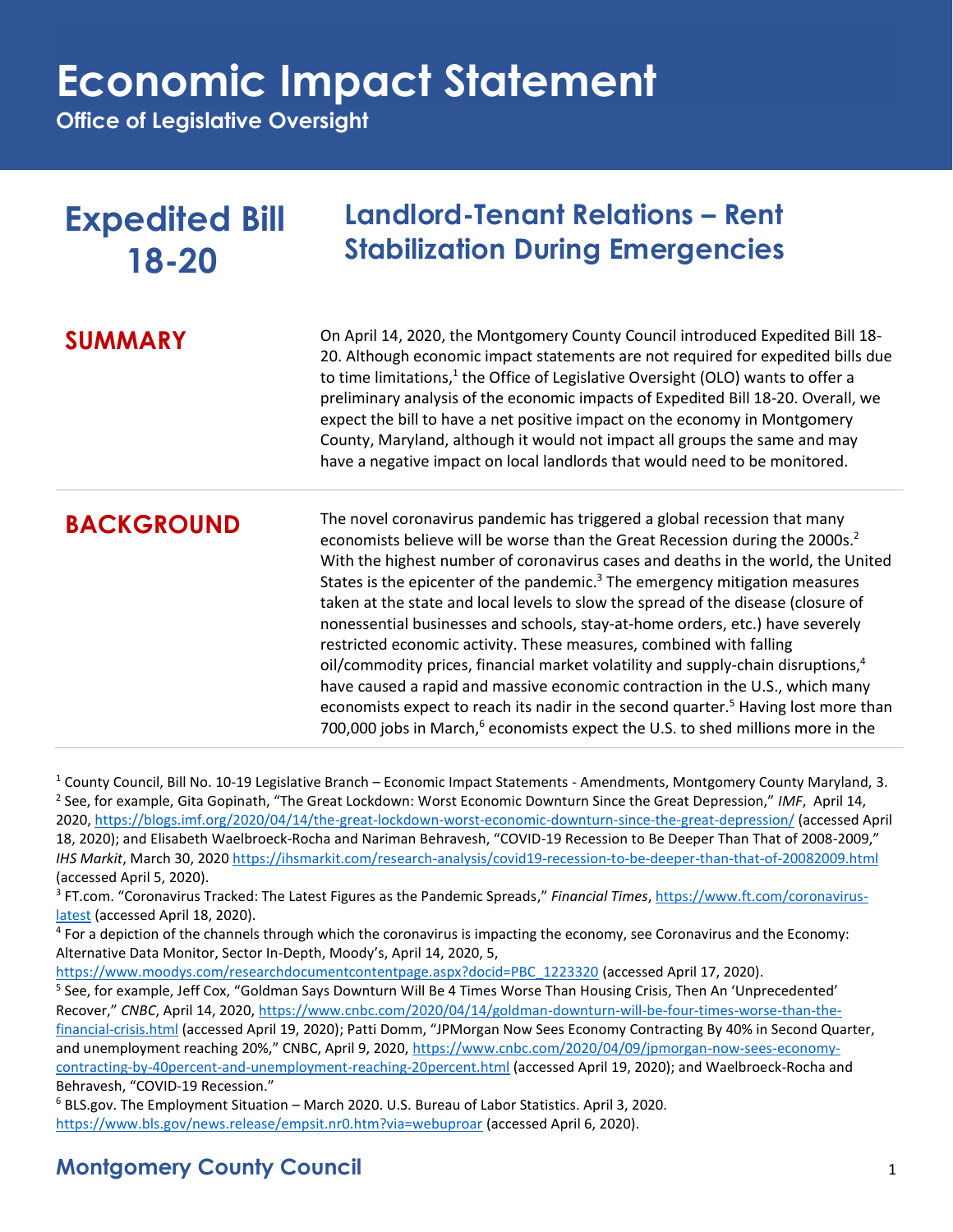**Office of Legislative Oversight**

coming months.<sup>7</sup> Meanwhile, millions of more Americans who are currently furloughed (i.e. on leave without pay) eagerly await their return to work.

Like the nation at large, Montgomery County and all jurisdictions in the surrounding region are in an economic tailspin. With the entire Washington metropolitan area under stay-at-home orders and nonessential businesses closed, economic activity has been reduced to a trickle. Crucially, unlike previous recessions, the presence of the federal government will offer little insulation from the immediate economic effects of the coronavirus pandemic. As Jeannette Chapman, director of the Stephen S. Fuller Institute, explains,

In a typical recession, the federal government is a stabilizer for the region by being a consistent, or growing, source of income for a significant share of local businesses and households. In turn, these federally dependent businesses and households spend money at other local businesses, supporting secondary activities even during a business cycle downturn. In this downturn, households and businesses will reduce expenditures at local businesses *even if their incomes are unchanged as households, businesses, and governments*  implement strategies to flatten the curve of the pandemic [emphasis added].<sup>8</sup>

The inability of the federal government to insulate the region from the recession is illustrated by recent unemployment claims. The sharp increase in unemployment claims in Montgomery County from early-March to mid-April is consistent with the trajectory of unemployment claims in the country.<sup>9</sup> In contrast to the economic decline phase, the presence of the federal government should strengthen the region's economy during the recovery phase. "The source of funding and the workforce of the federal government and federal contractors," Chapman writes, "will be less affected by the disruption, making it easier for both the businesses and the associated households to resume normal operations."<sup>10</sup>

To mitigate the consequences of the economic tailspin, the Montgomery County Council has introduced Expedited Bill 18-20, which would temporarily establish the only County-wide rent control regulation for residential properties. Under current law, landlords possess the legal discretion to change rental rates for residential properties in the County.<sup>11</sup> Putting aside the issue of Moderately Priced Dwelling Units (MPDU),

<sup>&</sup>lt;sup>7</sup> See, for example, Josh Bivens, "Even With Already-Passed Relief and Recovery Measures, Job Losses From the Coronavirus Shock Could Easily Exceed 20 million," Economic Policy Institute, April 6, 2020 [https://www.epi.org/blog/even-with-already-passed-relief](https://www.epi.org/blog/even-with-already-passed-relief-and-recovery-measures-job-losses-from-the-coronavirus-shock-could-easily-exceed-20-million/)[and-recovery-measures-job-losses-from-the-coronavirus-shock-could-easily-exceed-20-million/](https://www.epi.org/blog/even-with-already-passed-relief-and-recovery-measures-job-losses-from-the-coronavirus-shock-could-easily-exceed-20-million/) (accessed April 6, 2020); and Domm, "JPMorgan Now Sees."

<sup>&</sup>lt;sup>8</sup> "The Effect of the Coronavirus Pandemic on the Washington Region's Economy," Stephen S. Fuller Institute, March 18, 2020 [https://sfullerinstitute.gmu.edu/2020/03/18/coronavirus/#\\_ftn1](https://sfullerinstitute.gmu.edu/2020/03/18/coronavirus/#_ftn1) (accessed April 2, 2020).

<sup>&</sup>lt;sup>9</sup> Stephanie Bryant and Leslie Rubin, COVID-19: Unemployment Update, Office of Legislative Oversight, Montgomery County Council, April 16, 2020,<https://www.montgomerycountymd.gov/OLO/Resources/Files/2020%20Reports/UnemploymentOverviewOLO6.pdf> (accessed April 16, 2020).

<sup>&</sup>lt;sup>10</sup> Chapman, "Effect of the Coronavirus Pandemic."

<sup>11</sup> Montgomerycountymd.gov, Amount of Allowable Landlord Rent Increase, Montgomery County, Maryland, <https://www3.montgomerycountymd.gov/311/Solutions.aspx?SolutionId=1-TYH51> (accessed April 18, 2020).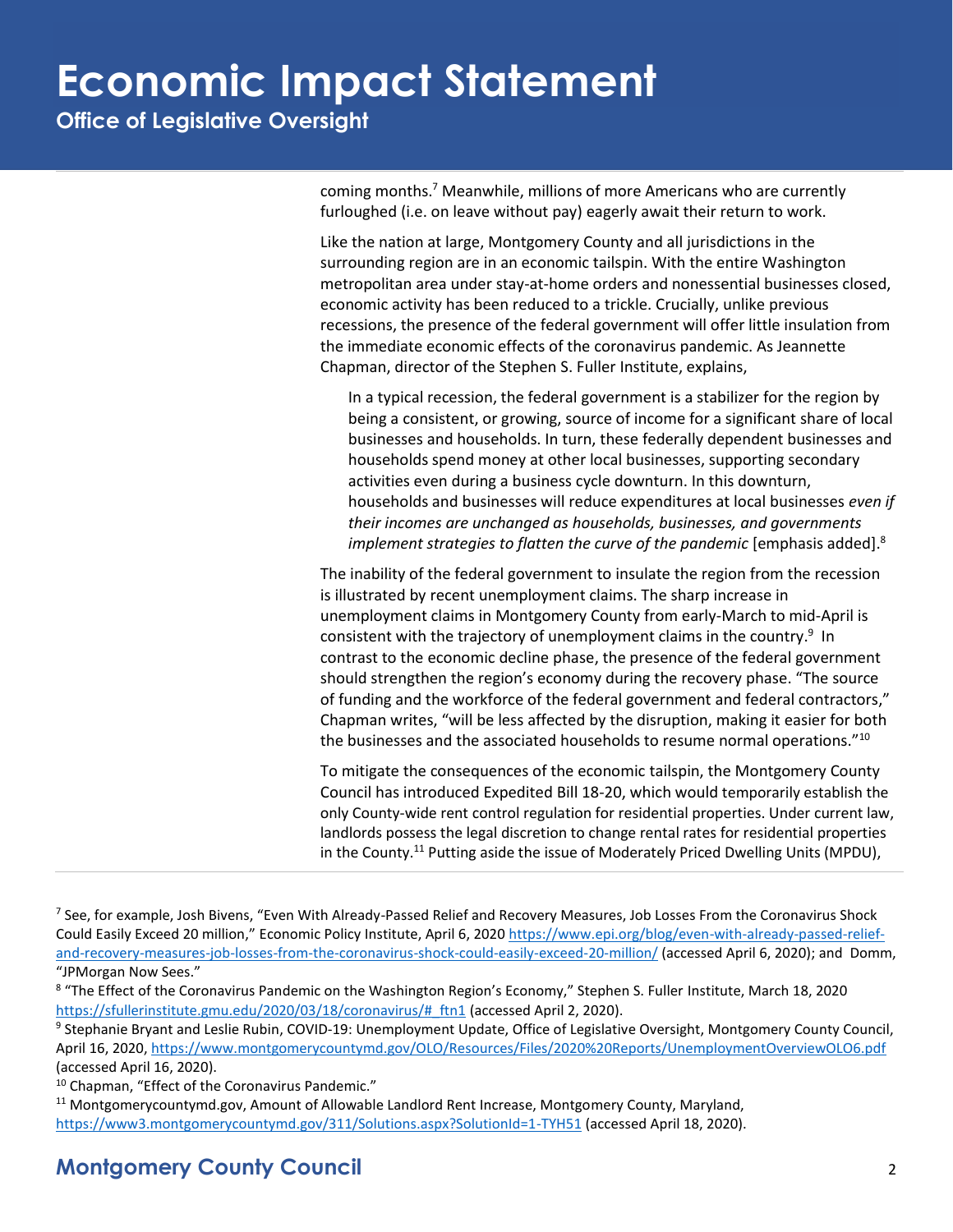**Office of Legislative Oversight**

|                                                                       | the sole exception is the incorporated City of Takoma Park, where landlords are<br>prohibited from increasing rents above certain limits. <sup>12</sup> Expedited Bill 18-20 would<br>prohibit landlords from increasing residential rents until 120 days after the<br>Governor ends the state of emergency, <sup>13</sup> which he declared on March 5, 2020. <sup>14</sup><br>For landlords who have already notified tenants of rate increases that would<br>occur during the duration of the policy, they would need to inform their tenants<br>"in writing to disregard any notice of a rent increase." <sup>15</sup> The bill includes a sunset<br>provision, stipulating that the temporary freeze on rent increases "must expire,<br>and must have no further force or effect, upon the 121st day following the<br>expiration of the catastrophic health emergency."16 |
|-----------------------------------------------------------------------|--------------------------------------------------------------------------------------------------------------------------------------------------------------------------------------------------------------------------------------------------------------------------------------------------------------------------------------------------------------------------------------------------------------------------------------------------------------------------------------------------------------------------------------------------------------------------------------------------------------------------------------------------------------------------------------------------------------------------------------------------------------------------------------------------------------------------------------------------------------------------------|
| <b>INFORMATION,</b><br><b>ASSUMPTIONS and</b><br><b>METHODOLOGIES</b> | No one can be certain about the <i>depth</i> or <i>duration</i> of the unfolding economic<br>recession. This uncertainty is evidenced by the wide variation in forecasts on GDP,<br>unemployment and other key indicators, as well as varying expert opinion on<br>when the eventual recovery will take place. For example, Goldman Sachs<br>economists predict a "V"-shaped recovery, in which the economy quickly<br>rebounds in the third quarter. <sup>17</sup> Meanwhile, other economists predict a much<br>longer "U"-shaped recovery, especially if the current pandemic triggers a financial<br>crisis. <sup>18</sup>                                                                                                                                                                                                                                                 |
|                                                                       | Given the great uncertainty about the depth and duration of the pandemic and<br>related recession, OLO believes it is unwise to quantify the impacts of Expedited<br>Bill 18-20 on the County economy by using multipliers or other methods. Instead,<br>OLO bases its expectations on staff judgment and, more importantly, draws<br>attention to variables that the Council should monitor in order to assess the<br>impacts of the bill and the overall state of the economy in the County and broader<br>region.                                                                                                                                                                                                                                                                                                                                                           |
| <b>VARIABLES</b>                                                      | The variables that could affect the economic impacts of the temporary freeze on<br>$\sim$ $\sigma$ . The second contract $\sim$ $\sim$ 10 $\sim$ $\sim$ $\sim$                                                                                                                                                                                                                                                                                                                                                                                                                                                                                                                                                                                                                                                                                                                 |

rent increases in the County are the following:

□ Duration of the state of emergency in Maryland

12 Takomaparkmd.gov, Rent Stabilization, City of Takoma Park, Maryland[, https://takomaparkmd.gov/government/housing-and](https://takomaparkmd.gov/government/housing-and-community-development/rental-housing/rent-stabilization/)[community-development/rental-housing/rent-stabilization/](https://takomaparkmd.gov/government/housing-and-community-development/rental-housing/rent-stabilization/) (accessed April 18, 2020).

<sup>13</sup> County Council, Expedited Bill No. 18-20 Landlord-Tenant Relations – Rent Stabilization During Emergencies, Montgomery County Maryland, 2.

<sup>14</sup> Governor Lawrence J. Hogan, Declaration of State of Emergency and Existence of Catastrophic Health Emergency – COVID 19, State of Maryland. March 5, 2020,<https://governor.maryland.gov/wp-content/uploads/2020/03/Proclamation-COVID-19.pdf> (accessed April 18, 2020).

 $15$  Ibid.

<sup>16</sup> Ibid, 3.

<sup>17</sup> Cox, "Goldman Says."

<sup>18</sup> Carmen M. Reinhart and Kenneth Rogoff, "The Coronavirus Debt Threat," *Wall Street Journal*, March 26, 2020 <https://www.wsj.com/articles/the-coronavirus-debt-threat-11585262515> (accessed April 3, 2020).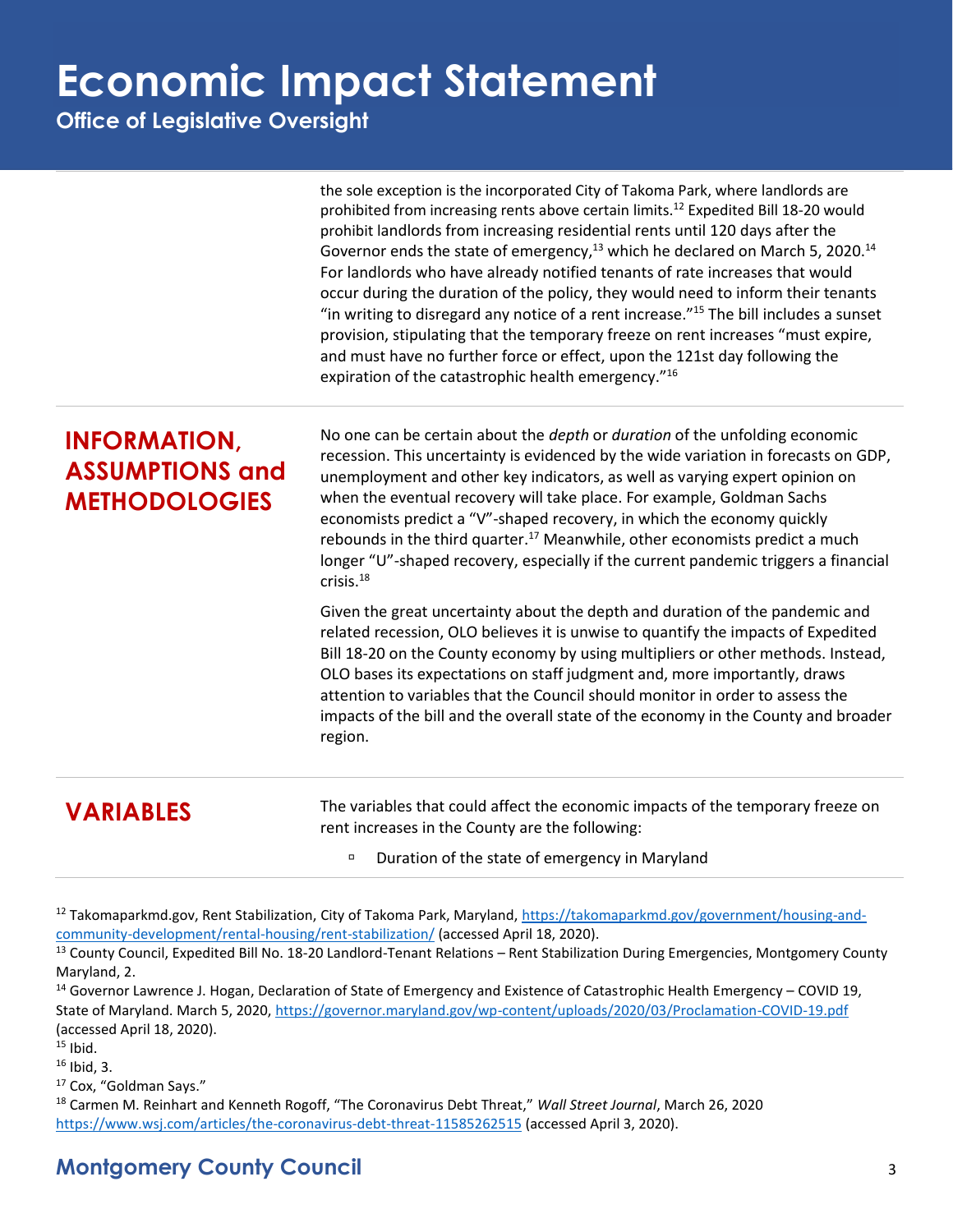**Office of Legislative Oversight**

- □ Unemployment and wage rates for renters, especially those most impacted by COVID-19 and the economic downturn—namely, elderly, low-income, minority, and immigrant residents, owners of small nonessential businesses, and workers in leisure & hospitality, retail, and other industries that rely heavily on discretionary spending<sup>19</sup>
- $\Box$  Number of renters and landlords who reside in the County
- **Proportion of cost-burdened renters (i.e. proportion of households that** spend 35% or more of their income on housing $20$ )
- <sup>D</sup> Supply of rental housing for low-income households
- Vacancy rates
- $P$  Profit margins for landlords who reside in the County

To monitor the overall state of the County economy, the Council should concentrate on indicators that are released in a timely manner. OLO recommends that the Council monitor the following indicators:

- **Quarterly changes in GDP for Maryland, Virginia, and the District of Columbia.**<sup>21</sup> While County GDP would be an appropriate measure of the overall strength of the economy, the most recent county-level data from the Bureau of Economic Analysis (BEA) is for 2018.<sup>22</sup> A more timely option is the state-level GDP data BEA releases much closer to real time.
- **Washington Coincident Index** and **Washington Leading Index**. These indices are prepared by the Stephen S. Fuller Institute, which is a leading source of expert analysis on the Washington metropolitan area economy. The Coincident Index measures "the current state of the metropolitan area economy based on a combination of regional indicators, including wage and salary employment, consumer confidence, retail sales, and domestic passenger volume." The Leading Index "forecasts the performance of the metropolitan area economy six to eight months in advance based on a combination of regional indicators, including unemployment, consumer expectations, retail spending, and residential building permits."<sup>23</sup> The Institute updates and reports these indices monthly.
- **Monthly Unemployment Rates for the County<sup>24</sup>** and **Weekly Unemployment Insurance Claims for the County**. 25

<sup>19</sup> Chapman, "Effect of Coronavirus Pandemic."

<sup>&</sup>lt;sup>20</sup> Montgomery County Planning Department, 2019 Montgomery County Trends: A Look at People, Housing and Jobs Since 1990, January 2019, 64.

<sup>&</sup>lt;sup>21</sup> BEA.gov, GDP By State, U.S. Bureau of Economic Analysis, <https://www.bea.gov/data/gdp/gdp-state> (accessed April 7, 2020).

<sup>&</sup>lt;sup>22</sup> BEA.gov, Local Area Gross Domestic Product, 2018, U.S. Bureau of Economic Analysis, [https://www.bea.gov/data/gdp/gdp-county](https://www.bea.gov/data/gdp/gdp-county-metro-and-other-areas)[metro-and-other-areas](https://www.bea.gov/data/gdp/gdp-county-metro-and-other-areas) (accessed April 7, 2020).

<sup>&</sup>lt;sup>23</sup> Sfullerinstitute.gmu.edu, Economy Watch, <https://sfullerinstitute.gmu.edu/economy-watch/> (accessed on April 7, 2020).

<sup>24</sup> DLLR.state.md.us, Local Area Unemployment Statistics, Maryland Department of Labor,<https://www.dllr.state.md.us/lmi/laus/> (accessed April 20, 2020).

<sup>&</sup>lt;sup>25</sup> DLLR.state.md.us, Unemployment Insurance Initial Claims by County, Maryland Department of Labor, <https://www.dllr.state.md.us/employment/uicounty.shtml> (accessed April 20, 2020).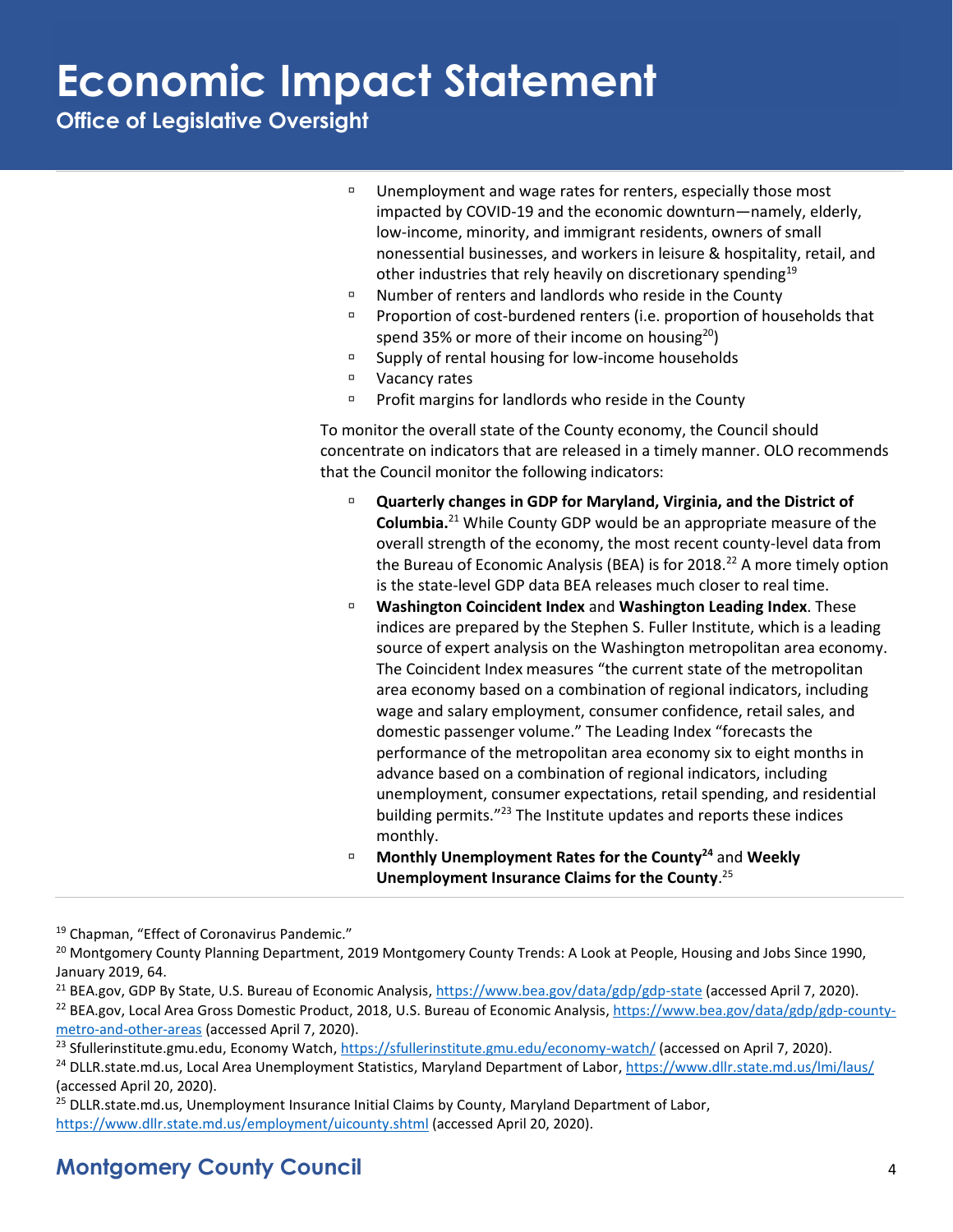**Office of Legislative Oversight**

- **Wage Rates for the Region**. 26
- **Number of Businesses in the County.**<sup>27</sup>
- **Sales and Use Tax Receipts in the County**. <sup>28</sup> To our knowledge, the best way to capture changes in sales in the County is tax receipt data.
- **Human Mobility in the County** and **Change in Seated Diners in the Region**. <sup>29</sup> Economists are concerned that the economic recovery could be undercut by the residual fear and anxiety that reduces consumer demand even after "social distancing" measures have been lifted.<sup>30</sup> Using human mobility data, Unacast has created a publicly available scorecard for social distancing. Tracking changes in mobility in the County will indicate whether residents continue to engage in social distancing due to residual fears after the pandemic passes. Another way to monitor residual fears would be to track year-over-year changes in seated diners at restaurants in DC and Maryland. This data is made publicly available by OpenTable. $31$

### **IMPACTS**

#### **Businesses, Non-Profits, Other Private Organizations**

Workforce, operating costs, property values, capital investment, taxation policy, economic development, competitiveness, etc.

Overall, OLO believes that Expedited Bill 18-20 would have a mixed impact on private organizations in the County. Landlords would be the primary private actors impacted by the temporary freeze on rent increases because they would bear the cost of the policy in the form of lower profit margins. Lower profits would result in relative increases in operating costs for landlords and perhaps reduce capital investments in their residential properties. These costs would likely be most impactful for individual landlords with no other sources of income.

Importantly, only landlords who plan to increase rents would be directly impacted by the bill. If the experience of the Great Recession is any indication, we should expect that a significant portion of landlords would increase rents during the current crisis. As indicated in the 2019 Montgomery County Trends report, asking rents per square foot (inflation adjusted) steadily increased throughout the recession.<sup>32</sup> However, compared to the Great Recession, the current crisis has resulted in sharper reductions in income for a broader segment of the County

- <sup>26</sup> BLS.gov, U.S. Bureau of Labor Statistics, [https://www.bls.gov/oes/current/oes\\_47900.htm](https://www.bls.gov/oes/current/oes_47900.htm) (accessed April 20, 2020).
- <sup>27</sup> Quarterly Census of Employment and Wages (QCEW) data for Maryland, Maryland Department of Labor.
- <sup>28</sup> Marylandtaxes.gov, Sales and Use Tax Comparative Revenue, Maryland Office of the Comptroller

<https://www.marylandtaxes.gov/reports/sales-and-use.php> (accessed April 20, 2020).

<sup>29</sup> Unacast.com, Social Distancing Scoreboard, Unacast, <https://www.unacast.com/covid19/social-distancing-scoreboard> (accessed April 18, 2020).

<sup>30</sup> Peter S. Goodman, "Why the Global Recession Could Last a Long Time," *New York Times*, April 1, 2020, <https://www.nytimes.com/2020/04/01/business/economy/coronavirus-recession.html> (accessed April 2, 2020).

<sup>&</sup>lt;sup>31</sup> OpenTable.com, The State of the Restaurant Industry, OpenTable,<https://www.opentable.com/state-of-industry> (accessed April 2, 2020).

<sup>&</sup>lt;sup>32</sup> Montgomery County Planning, Department, 2019 Montgomery County Trends, 62.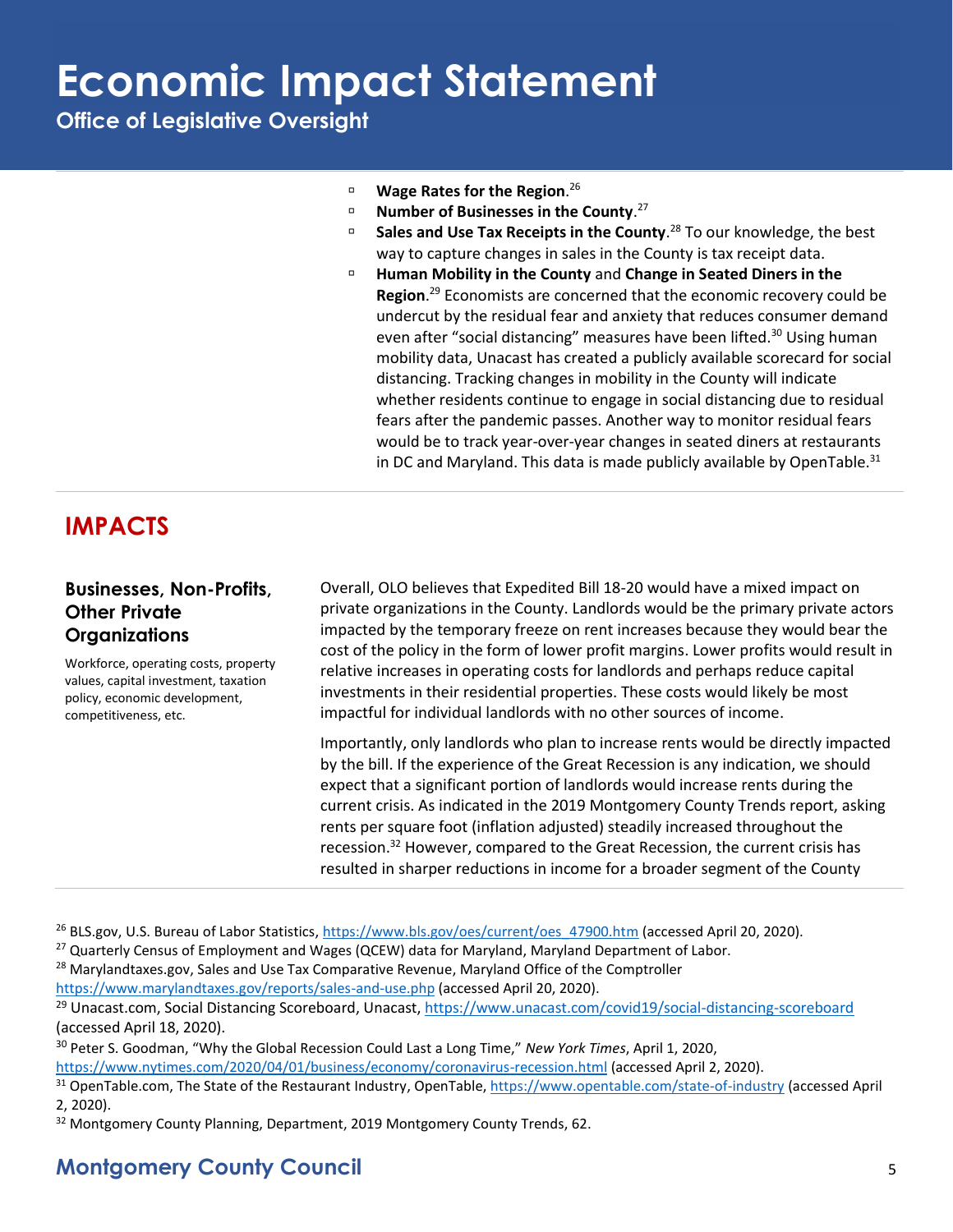**Office of Legislative Oversight**

population, given the higher rates of permanent and temporary job loss.<sup>33</sup> For this reason, more landlords may plan to maintain, or even reduce, rents for their tenants during the current recession. For these landlords, the bill would not change their behavior; it would legally require actions that they will take of their own volition. Thus, the policy would not directly impact their profit margins, operating costs, and capital investments. At most, it could require them to extend the rent freeze for a longer period than they would otherwise.

Another important consideration is the degree to which the bill impacts landlords *who reside in the County*. Some proportion of landlords who would be impacted by the bill reside outside the County. In these cases, the bill would, in effect, shift the direct costs to other jurisdictions. However, to the knowledge of OLO staff, there is no data on the home jurisdictions for all owners of rental properties in the County. Therefore, we are unable to estimate this cost leakage.

Finally, it is possible that the temporary freeze on rents could benefit businesses in the County. Unlike landlords, the renters who would be impacted by the bill *all reside in the County*. For this reason, it is possible that the temporary freeze on rent hikes would result in a net increase in disposable income for County residents, in which case some portion of the income would be spent on local businesses once social distancing measures are relaxed.

In terms of the other indicators prioritized by the Council, OLO does not expect that the bill would have a meaningful impact. Economic development, competitiveness, property values, and taxation policy will be influenced by the trajectory of the recession and federal relief measures far more than the temporary freeze on rent increases.

#### **Residents**

Employment, property values, taxes paid, etc.

OLO believes that Expedited Bill 18-20 would have a positive impact on County residents. Renters who will suffer *temporary* losses of income, such as furloughed employees who return to work, would benefit the most from the bill. For these households, the temporary freeze on rent hikes would prevent them from falling deeper in arrears. Once their income rebounds, they would be able to more rapidly pay off their debts to landlords. OLO has no way of estimating the number of households that would fall into this category. Nevertheless, there are theoretical reasons to expect that a lower debt burden for renters could stimulate the local economy, mainly by increasing disposable spending for these renters.

However, the temporary freeze on rent increases would not provide enough financial support to prevent eviction for households that sustain deep and enduring losses of income, particularly low-income households. OLO is unable to accurately estimate the number of households that will fall in this category. However, skyrocketing unemployment and the high rates of cost-burdened rental

<sup>33</sup> Bryant and Rubin, Unemployment Update.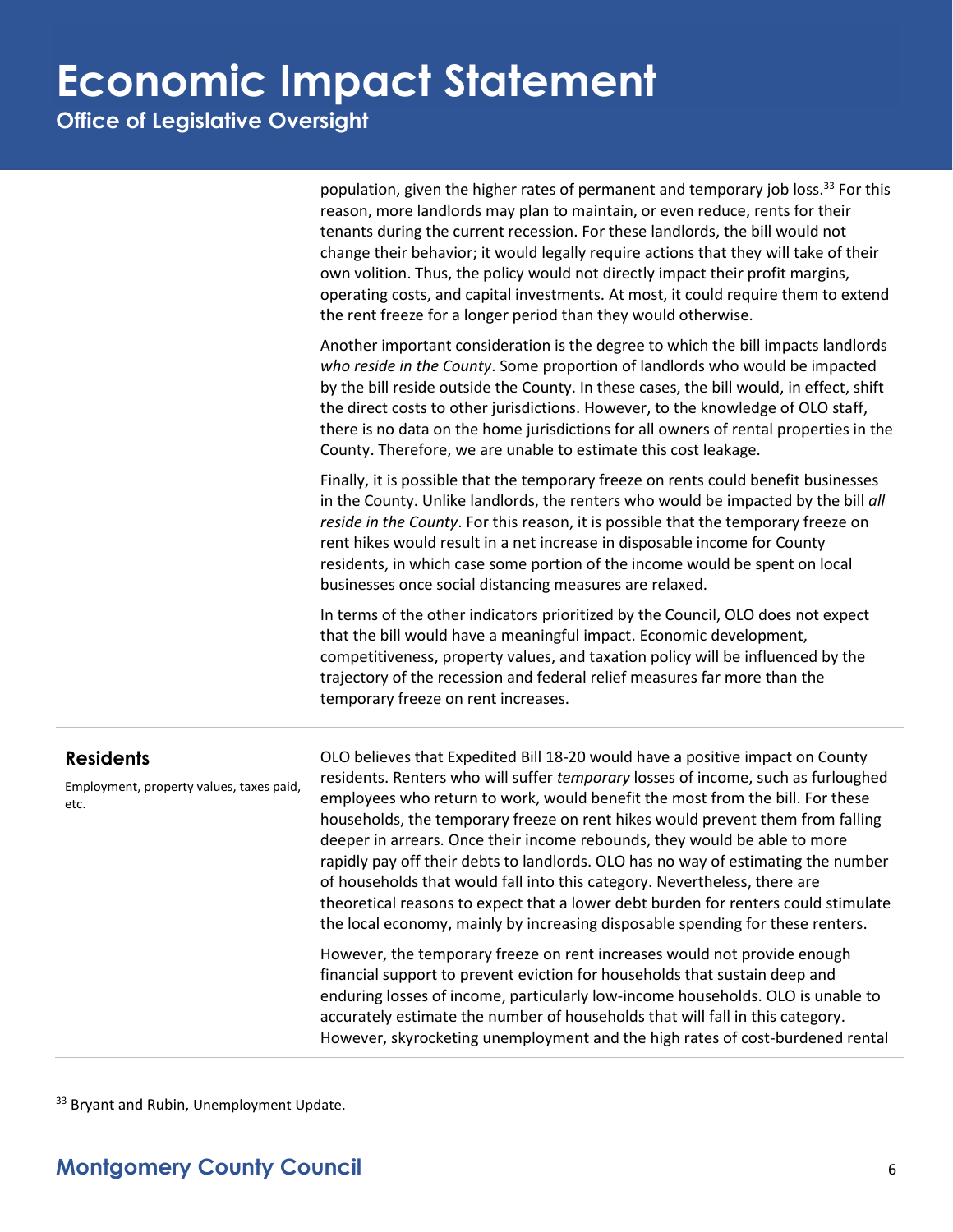**Office of Legislative Oversight**

households (i.e. households that spend 35 percent or more of their income on rent) indicate that the number will be substantial.<sup>34</sup> These households will fall deep in arrears, which will incentivize landlords to assume the time and monetary costs associated with pursuing evictions and finding new renters, once the Sheriff's Office rescinds the stay on evictions.

Importantly, many landlords may not be deterred from taking on these costs out of fear that they will be unable to replace tenants, particularly low-income tenants. The insufficient supply of affordable housing, low vacancy rates, and increase in low-income households over decades indicate that demand for rental properties will remain high relative to supply, which will tempt landlords to shop for tenants that will be able to pay higher rates (even if below asking).<sup>35</sup> This said, the largest deterrent for pursuing eviction may end being the backlog in the Courts. This backlog will dramatically slow down the writ of resolution and eviction process, thereby giving tenants more time to attain adequate employment and/or find a mutually aggregable settlement with their landlords.

**WORKS CITED** BEA.gov. GDP By State. U.S. Bureau of Economic Analysis, [https://www.bea.gov/data/gdp/gdp-state.](https://www.bea.gov/data/gdp/gdp-state)

> BEA.gov. Local Area Gross Domestic Product, 2018. U.S. Bureau of Economic Analysis, [https://www.bea.gov/data/gdp/gdp-county-metro-and-other-areas.](https://www.bea.gov/data/gdp/gdp-county-metro-and-other-areas)

Bivens, Josh. "Even With Already-Passed Relief and Recovery Measures, Job Losses From the Coronavirus Shock Could Easily Exceed 20 million." Economic Policy Institute. April 6, 2020, [https://www.epi.org/blog/even-with-already-passed-relief](https://www.epi.org/blog/even-with-already-passed-relief-and-recovery-measures-job-losses-from-the-coronavirus-shock-could-easily-exceed-20-million/)[and-recovery-measures-job-losses-from-the-coronavirus-shock-could-easily-exceed-](https://www.epi.org/blog/even-with-already-passed-relief-and-recovery-measures-job-losses-from-the-coronavirus-shock-could-easily-exceed-20-million/)[20-million/.](https://www.epi.org/blog/even-with-already-passed-relief-and-recovery-measures-job-losses-from-the-coronavirus-shock-could-easily-exceed-20-million/)

BLS.gov. Occupational Employment Statistics. U.S. Bureau of Labor Statistics, [https://www.bls.gov/oes/current/oes\\_47900.htm.](https://www.bls.gov/oes/current/oes_47900.htm)

BLS.gov. The Employment Situation – March 2020. U.S. Bureau of Labor Statistics. April 3, 2020. [https://www.bls.gov/news.release/empsit.nr0.htm?via=webuproar.](https://www.bls.gov/news.release/empsit.nr0.htm?via=webuproar)

Bryant, Stephanie and Leslie Rubin. COVID-19: Unemployment Update. Office of Legislative Oversight, Montgomery County Council. April 16, 2020.

Chapman, Jeannette. "The Effect of the Coronavirus Pandemic on the Washington Region's Economy." Stephen S. Fuller Institute. March 18, 2020, [https://sfullerinstitute.gmu.edu/2020/03/18/coronavirus/#\\_ftn1.](https://sfullerinstitute.gmu.edu/2020/03/18/coronavirus/#_ftn1)

<sup>34</sup> Montgomery County Planning, Department, 2019 Montgomery County Trends, 64.  $35$  Ibid, 63, 65.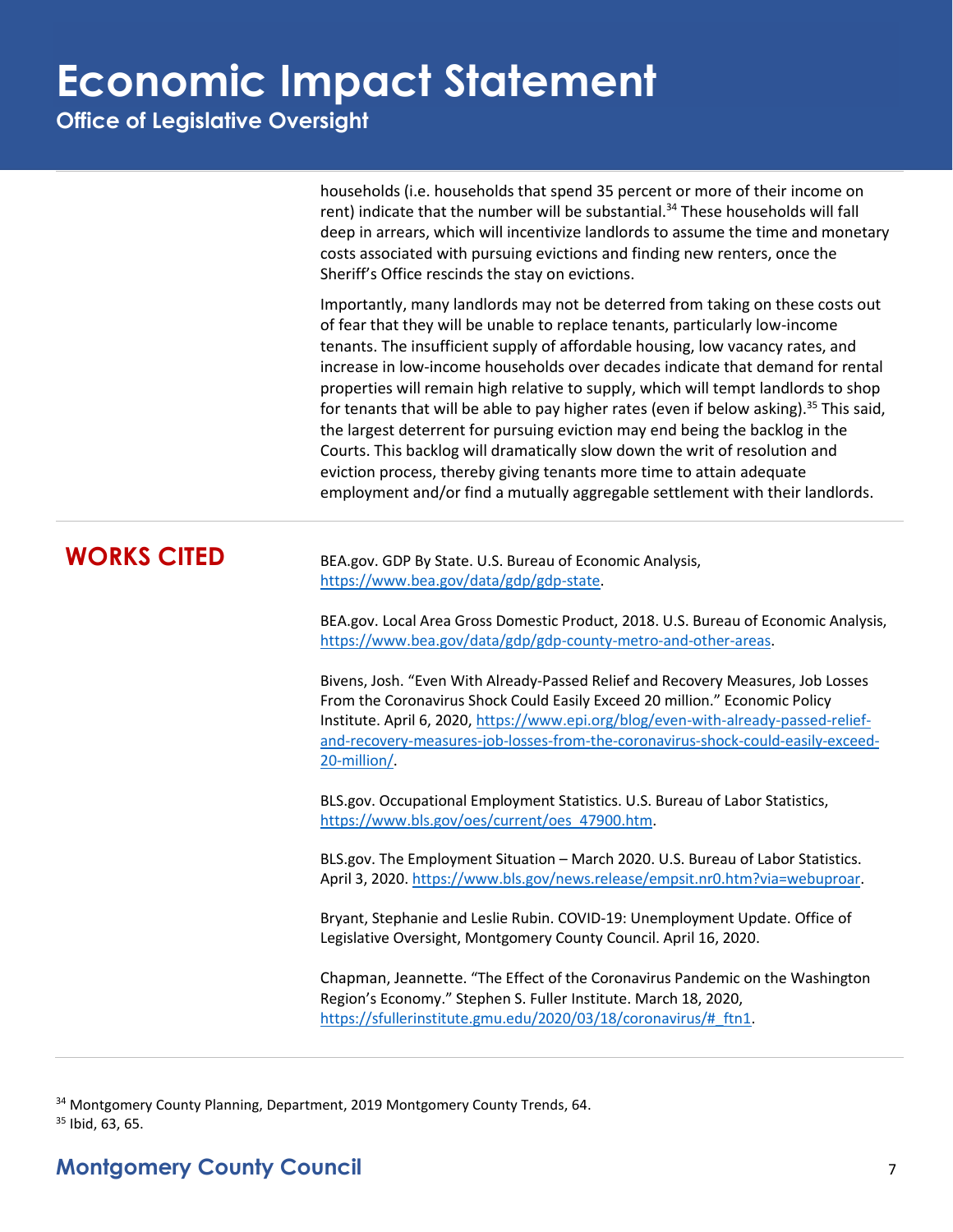**Office of Legislative Oversight**

County Council. Bill No. 10-19 Legislative Branch – Economic Impact Statements – Amendments. Montgomery County Maryland.

County Council. Expedited Bill No. 18-20 Landlord-Tenant Relations – Rent Stabilization During Emergencies. Montgomery County Maryland.

Cox, Jeff. "Goldman Says Downturn Will Be 4 Times Worse Than Housing Crisis, Then An 'Unprecedented' Recover." CNBC. April 14, 2020, [https://www.cnbc.com/2020/04/14/goldman-downturn-will-be-four-times-worse](https://www.cnbc.com/2020/04/14/goldman-downturn-will-be-four-times-worse-than-the-financial-crisis.html)[than-the-financial-crisis.html.](https://www.cnbc.com/2020/04/14/goldman-downturn-will-be-four-times-worse-than-the-financial-crisis.html)

DLLR.state.md.us. Local Area Unemployment Statistics. Maryland Department of Labor, [https://www.dllr.state.md.us/lmi/laus/.](https://www.dllr.state.md.us/lmi/laus/)

DLLR.state.md.us. Unemployment Insurance Initial Claims by County. Maryland Department of Labor, [https://www.dllr.state.md.us/employment/uicounty.shtml.](https://www.dllr.state.md.us/employment/uicounty.shtml)

Domm, Patti. "JPMorgan Now Sees Economy Contracting By 40% in Second Quarter, and unemployment reaching 20%." *CNBC*. April 9, 2020, [https://www.cnbc.com/2020/04/09/jpmorgan-now-sees-economy-contracting-by-](https://www.cnbc.com/2020/04/09/jpmorgan-now-sees-economy-contracting-by-40percent-and-unemployment-reaching-20percent.html)[40percent-and-unemployment-reaching-20percent.html.](https://www.cnbc.com/2020/04/09/jpmorgan-now-sees-economy-contracting-by-40percent-and-unemployment-reaching-20percent.html)

FT.com. "Coronavirus Tracked: The Latest Figures as the Pandemic Spreads." Financial Times. [https://www.ft.com/coronavirus-latest.](https://www.ft.com/coronavirus-latest)

Goodman, Peter S. "Why the Global Recession Could Last a Long Time." *New York Times*. April 1, 2020, [https://www.nytimes.com/2020/04/01/business/economy/coronavirus](https://www.nytimes.com/2020/04/01/business/economy/coronavirus-recession.html)[recession.html.](https://www.nytimes.com/2020/04/01/business/economy/coronavirus-recession.html)

Gopinath, Gita. "The Great Lockdown: Worst Economic Downturn Since the Great Depression." IMF. April 14, 2020, [https://blogs.imf.org/2020/04/14/the-great](https://blogs.imf.org/2020/04/14/the-great-lockdown-worst-economic-downturn-since-the-great-depression/)[lockdown-worst-economic-downturn-since-the-great-depression/.](https://blogs.imf.org/2020/04/14/the-great-lockdown-worst-economic-downturn-since-the-great-depression/)

Governor Lawrence J. Hogan. Declaration of State of Emergency and Existence of Catastrophic Health Emergency – COVID 19. State of Maryland. March 5, 2020, [https://governor.maryland.gov/wp-content/uploads/2020/03/Proclamation-COVID-](https://governor.maryland.gov/wp-content/uploads/2020/03/Proclamation-COVID-19.pdf)[19.pdf.](https://governor.maryland.gov/wp-content/uploads/2020/03/Proclamation-COVID-19.pdf)

Marylandtaxes.gov. Sales and Use Tax Comparative Revenue. Maryland Office of the Comptroller[, https://www.marylandtaxes.gov/reports/sales-and-use.php.](https://www.marylandtaxes.gov/reports/sales-and-use.php)

Montgomery County Planning Department. 2019 Montgomery County Trends: A Look at People, Housing and Jobs Since 1990. January 2019.